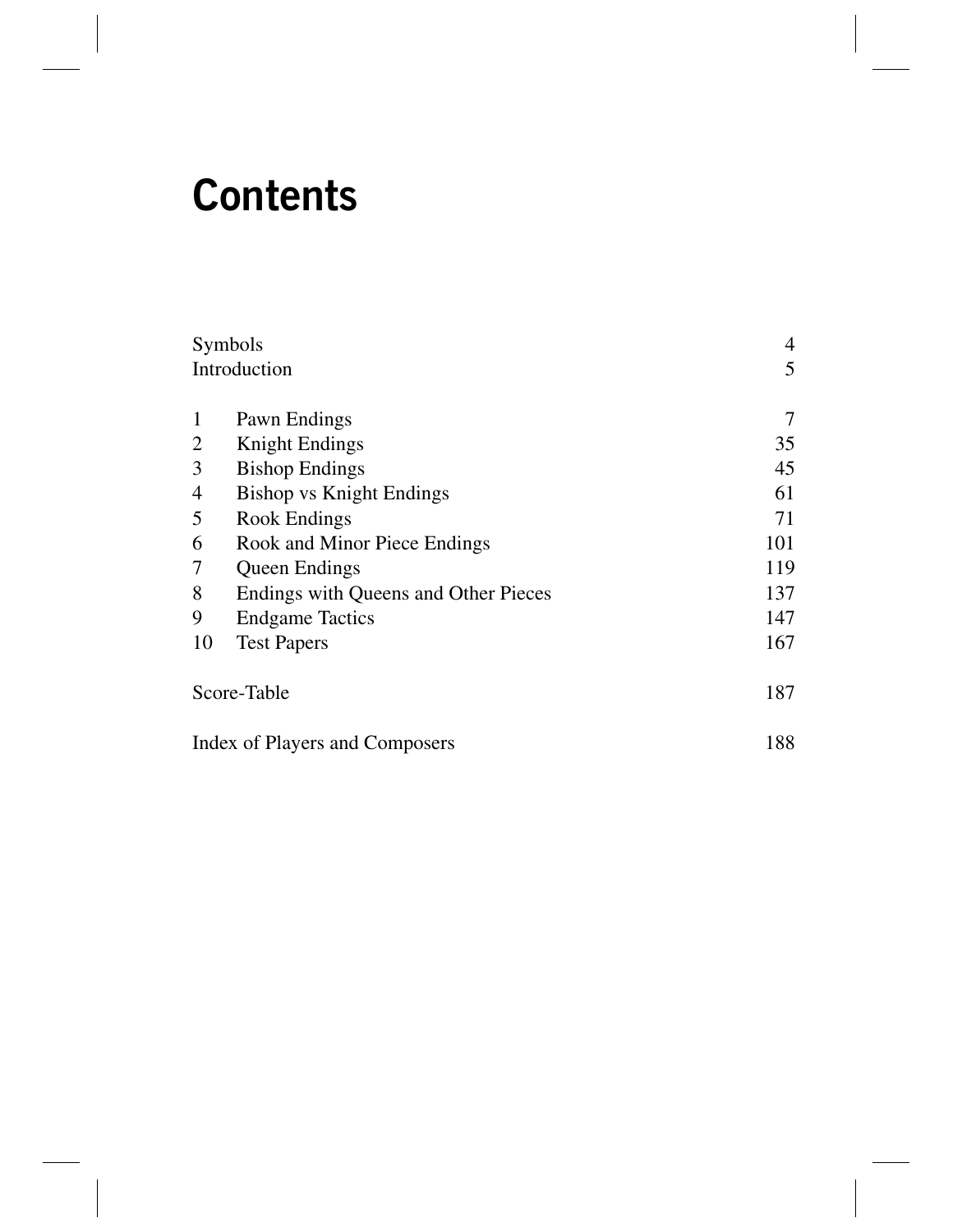

How did Black draw after White's incorrect move **1 Îxf7**?



Only one move wins for Black. Which one?



Find the only drawing move for White.



Which square should Black move his rook to?



Black intends to meet 1 h6 by 1...Êf4 and 1 Êg5 with 1...Îa5+. How does White draw?



Black's king is stalemated. Is it possible for White to evade Black's 'rampant rook'?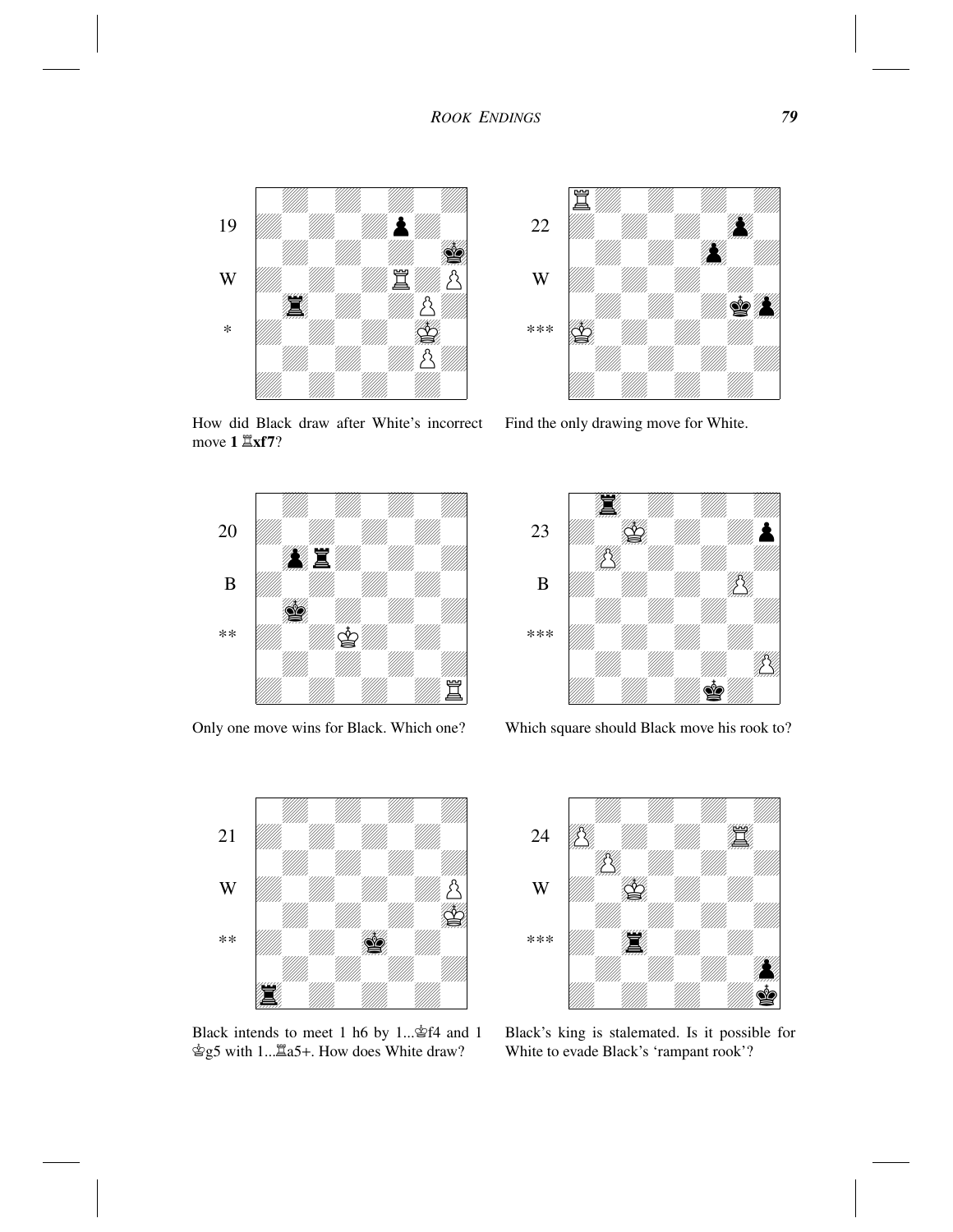**19) Mihajlov – Tari**, *Norwegian Team Ch 2018/19*: It's easy to overlook tactical possibilities at the end of a long game. White's careless capture allowed a surprise stalemate draw after **1 Îxf7?** (there are several winning lines, such as 1 Îf4 Îb3+ 2 Êh4) **1...Îxg4+! 2 Êf3 Îg5!** (2...Îa4? 3 Îf5 lets White win after all) **3 g4** (allowing a repeat of the earlier trick, but by now it is a draw in any case) **3...** $\mathbb{E}$ **xg4!**  $1/2 - 1/2$ .

**20) Alfaya Marcelo – M. Fernandez Garcia**, *Madrid Team Ch 2018/19*: The game concluded **1...b5? 2 Îb1+ Êa5** (2...Êa4 leads nowhere after 3 Îa1+ Êb3 4 Îb1+, so the king has to go back) **3 Îa1+ Êb6** (Black has to retreat his king as there is no other escape from the checks) **4 Îb1** (the white king is too close for Black to win) **4...Îc4 5 Îb3 Êc5 6 Îc3 Êd5 7 Îxc4 bxc4+ 8 Êc3 Êc5 9 Êc2 Êd4 10 Êd2 c3+ 11 Êc2 Êc4 12 Êc1 Ó-Ó**. **1...Îc3+!** would have won after **2 Êd2** (2 Êd4 b5 leaves the white king cut off along a rank) **2...b5** (the rook on c3 can used as a shield against white rook checks from the first rank) **3 Îb1+** (3 Îh5 Îc8 leaves the white rook badly placed and after 4 Îh1 Êa3 the pawn will advance) **3...Îb3 4 Îh1 Êa3 5 Êc2** (Black also wins after 5 Êc1 b4) **5...Îb2+! 6 Êc1 b4 7 Îh8 Îg2 8 Îa8+ Êb3 9 Îb8 Îg1+ 10 Êd2 Îb1!** (a typical manoeuvre to help the pawn advance) **11 Îb7 Êa2** and White cannot avoid the Lucena position.

**21)** After **1 Êg5!** (1 h6? Êf4 2 Êh5 Êf5 really is lost for White) **1...Îa5+** White loses if he plays 2 **空g6? 空f4 3 h6**  $\Xi$ **a6+ 4 空g7 (4 空h5 空f5 5 h7**  $\Xi$ **a8 is a win for Black) 4...空g5 5 h7**  $\Xi$ **a7+ 6 空g8** Êg6 7 h8Ì+ Êf6 since Black mates in a few moves. The correct line is **2 Êg4!** (an easy move to overlook; shouldering away the enemy king is more important than immediately supporting the pawn) **2...Êe4** (2...Îa6 3 Êg5 Êe4 4 h6 Êe5 5 h7 Îa8 6 Êg6 is also a draw) **3 h6 Îa1 4 Êg5 Îg1+ 5 \seta \seta \seta \seta** 6 \\seta \seta \seta \seta \seta \seta \seta \seta \seta \seta \seta \seta \seta \seta \seta \seta \seta \seta \seta \seta \seta \seta \seta \seta \seta \seta \seta \seta \seta \seta \seta \s

**22)** 1 Êb3? h3 is winning for Black after 2 Îa4+ Êg3, 2 Êc4 h2 3 Îh8 Êg3 4 Êd5 Êg2 or 2 Îh8 **空g3 3 空c4 h2. Alternatively, 1**  $\Xi$ **a4+? loses to 1...空g3 2 空b4 h3 3**  $\Xi$ **a3+ 空h4! (Black wins be**cause the fourth rank is blocked by the white king)  $4 \text{°c}5 g5 5 \text{°f}3 g4 6 \text{°g}37 \text{°g}d4 \text{°g}g5 8 \text{°f}8$ h2 9 Êe5 Êg4 10 Îg8+ Êf3 11 Îh8 g2 12 Îh3+ Êg4. **1 Êb4!** is better than other king moves because White's main defence against the advancing h-pawn is to bombard Black's king with checks from the a-file. Therefore, White must move his king to the kingside as quickly as possible without blocking any of the ranks in the lower part of the board. Playing the king to c5 is the fastest way to clear the first four ranks for rook checks. It is a draw after **1...h3 2 Êc5! h2 3 Îa4+ Êg5** (the king must retreat or White just keeps checking) **4 Îa1** (threatening Îh1) **4...Êf4 5 Îa4+** and Black cannot make progress.

**23) R. Velasquez – Mejia**, *Nicaraguan Ch, Managua 2019*: The game continued **1...Îg8?** (this loses because White gains a vital tempo when his pawn arrives on h7) **2 b7**  $\mathscr{L}_2$  **3 h4**  $\mathscr{L}_1$ **h3 4 h5 Êh4 5 g6 hxg6 6 h6!** (6 hxg6? Êg5 draws) **6...Êh5 7 h7** (here's the tempo) **7...Îg7+ 8 Êd6** and now both 8...  $\mathbb{Z}$ xh7 9 b8 $\mathbb{Y}$   $\mathbb{Z}$ f7 10  $\mathbb{Y}$ h8+  $\mathbb{Z}$ g5 11  $\mathbb{Z}$ e6 and 8...  $\mathbb{Z}$ xb7 9 h8 $\mathbb{Y}$ +  $\mathbb{Z}$ g5 are winning for White. Such positions are generally drawn only if Black can both cut White's king off along the ffile and get his king to g7 (see also Exercise 76). In the game White allowed this to happen and only drew. 1... $\mathbb{E}[8?$  also fails  $(1...\mathbb{E}h8?$  loses the same way) after 2 b7  $\hat{\otimes}$ g2 3 h4  $\hat{\otimes}$ g3 4 h5  $\hat{\otimes}$ g4 5 g6 hxg6 6 hxg6 Êg5 7 g7 and the extra tempo is again decisive. It follows that only **1...Îe8!** is correct and after 2 b7  $\angle$ g2 3 h4  $\angle$ g3 4 h5  $\angle$ g4 5 g6 hxg6 there is no way for White to gain a tempo by attacking the rook so **6 hxg6**  $\hat{\otimes}$ **g5 7 g7**  $\hat{\otimes}$ **f6** leads to a draw.

**24) Cabanillas Roca – Domene Mulyukov**, *Riudoms 2019*: It is possible to escape from the rook checks. The game ended in a draw after **1 Êb4? Îb3+?** (1...Îc4+! draws; for example, 2 Êb5 Îc5+ 3 Êa6 Îa5+ 4 Êb7 Îxa7+) **2 Êc4 Îb4+ 3 Êd3 Îb3+ 4 Êe2?** (playing the king to the fourth rank still wins) **4...Îe3+! 5 Êd1 Îd3+ 6 Êc2 Îc3+ 7 Êxc3 Ó-Ó**. The winning line is **1 Êd5 Îd3+**  $(1...\&5+2$   $\&e4$  is much the same; the winning idea is to play the king to the h-file and then to the seventh rank) **2 Êe6 Îd6+ 3 Êf5** (3 Êe7 Îd7+ does not make progress) **3...Îf6+ 4 Êg4 Îf4+ 5 Êh5 Îh4+** (5...Îf5+ 6 Îg5) **6 Êg5 Îh5+ 7 Êf6 Îf5+** (7...Îh6+ 8 Îg6) **8 Êe7** (with the rook to the right of the king, Black only has one check each move) **8...Îe5+ 9 Êd7 Îd5+ 10 Êc7 Îc5+ 11 Êb7 Îg5 12 Îh7 Îg7+ 13 Êa6 Îxh7 14 a8Ë+ Êg1 15 Ëg8+** and Ëxh7 wins.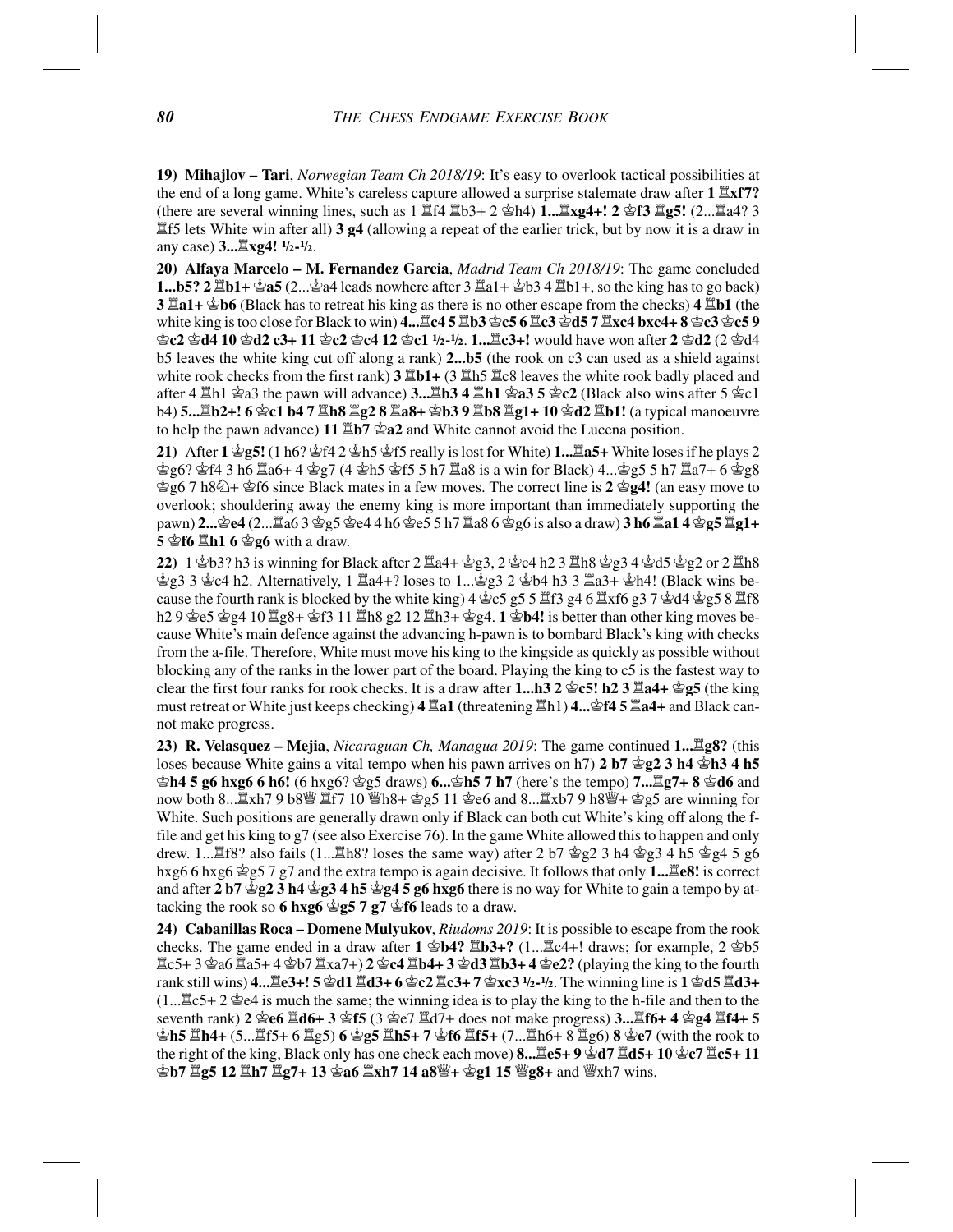## *QUEEN ENDINGS 125*



Only one king move wins. Which one?



Where should Black move his king?



Find the only drawing move for White.



Should Black play **1...f3**, **1...g4** or **1...Êh4**?



Should Black move his king up or down the board?



How does White win?